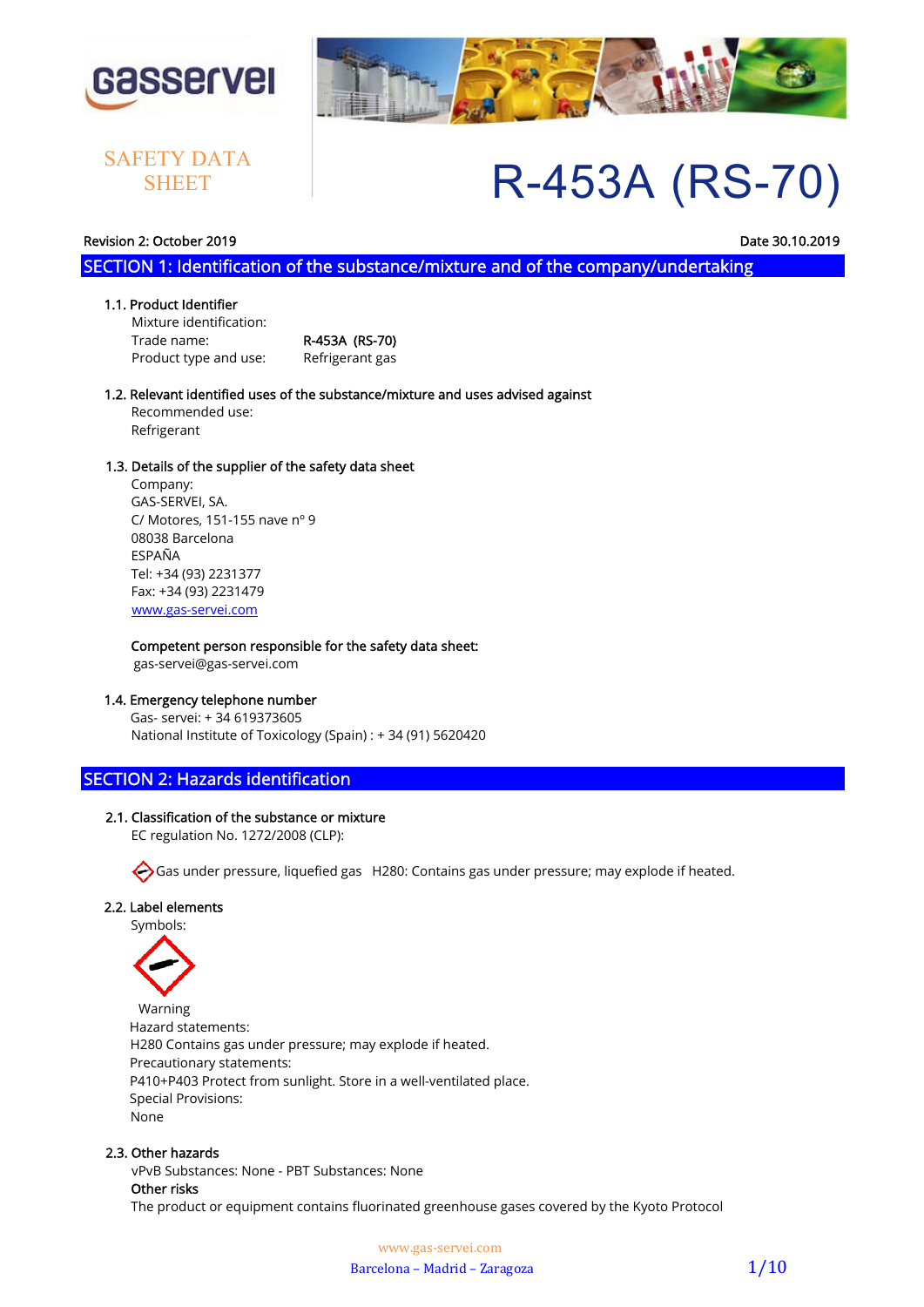

SECTION 3: Composition/information on ingredients

### 3.1. Substances

N.A.

### 3.2. Mixtures

| Components                                             | Concentration | CAS No.   | EC No.    | <b>REACH No.</b>      | Classification                                                                                                 |
|--------------------------------------------------------|---------------|-----------|-----------|-----------------------|----------------------------------------------------------------------------------------------------------------|
|                                                        | (% w/w)       |           |           |                       | Regulation CE Nº1272/2008                                                                                      |
| $1, 1, 1, 2 -$<br>Tetrafluoroethane<br>(HFC 134a)      | 53,8          | 811-97-2  | 212-377-0 | 01-2119459374-33-XXXX | $\bigotimes$ 2.5 Press. Gas H280                                                                               |
| 1, 1, 1, 2, 2<br>Pentafluoroethane<br>(HFC 125)        | 20,0          | 354-33-6  | 206-557-8 | 01-2119485636-25-XXXX | $\bigotimes$ 2.5 Press. Gas H280                                                                               |
| Difluoromethane<br>(HFC 32)                            | 20,0          | $75-10-5$ | 200-839-4 | 01-2119471312-47-XXXX | 2.2/1 Flam. Gas 1 H220<br>$\heartsuit$ 2.5 Press. Gas H280                                                     |
| $1,1,1,2,3,3,3$ -<br>Heptafluoropropane<br>(HFC 227ea) | 5,0           | 431-89-0  | 207-079-2 | 01-2119485489-18-XXXX | $\bigotimes$ 2.5 Press. Gas H280                                                                               |
| Butane (R-600)                                         | 0,6           | 106-97-8  | 203-448-7 | 01-2119474691-32-XXXX | 2.2/1 Flam. Gas 1 H220<br>$\bigotimes$ 2.5 Press. Gas H280                                                     |
| Isopentane (R-601a)                                    | 0,6           | 78-78-4   | 201-142-8 | 01-2119475602-38-XXXX | 2.6/1 Flam. Liq. 1 H224<br>3.10/1 Asp. Tox. 1 H304<br>3.8/3 STOT SE 3 H336<br>4.1/C2 Aquatic Chronic 2<br>H411 |

### SECTION 4: First aid measures

### 4.1. Description of first aid measures

 For exhibitions to the liquid, the recommendation of the first aids given for contact with the skin(leather), I contact the eyes and ingestion, it(he,she) is equally applicable. See also section 11.

### In case of skin contact:

 Thaw affected areas with water. Remove contaminated clothing. Caution: clothing may adhere to the skin in the case of freeze burns. After contact with skin, wash immediately with plenty of warm water. If irritation or blistering occur obtain medical attention.

### In case of eyes contact:

 Wash immediately and thoroughly with running water, keeping eyelids raised, for at least 10 minutes. Following this, protect the eyes with sterile gauze or a clean, dry, handkerchief. Obtain a medical examination.

### In case of Ingestion:

 Unlikely route of exposure. Do not induce vomiting. Provided the patient is conscious, wash out mouth with water and give 200-300 ml (half a pint) of water to drink. Obtain immediate medical attention. Further Medical Treatment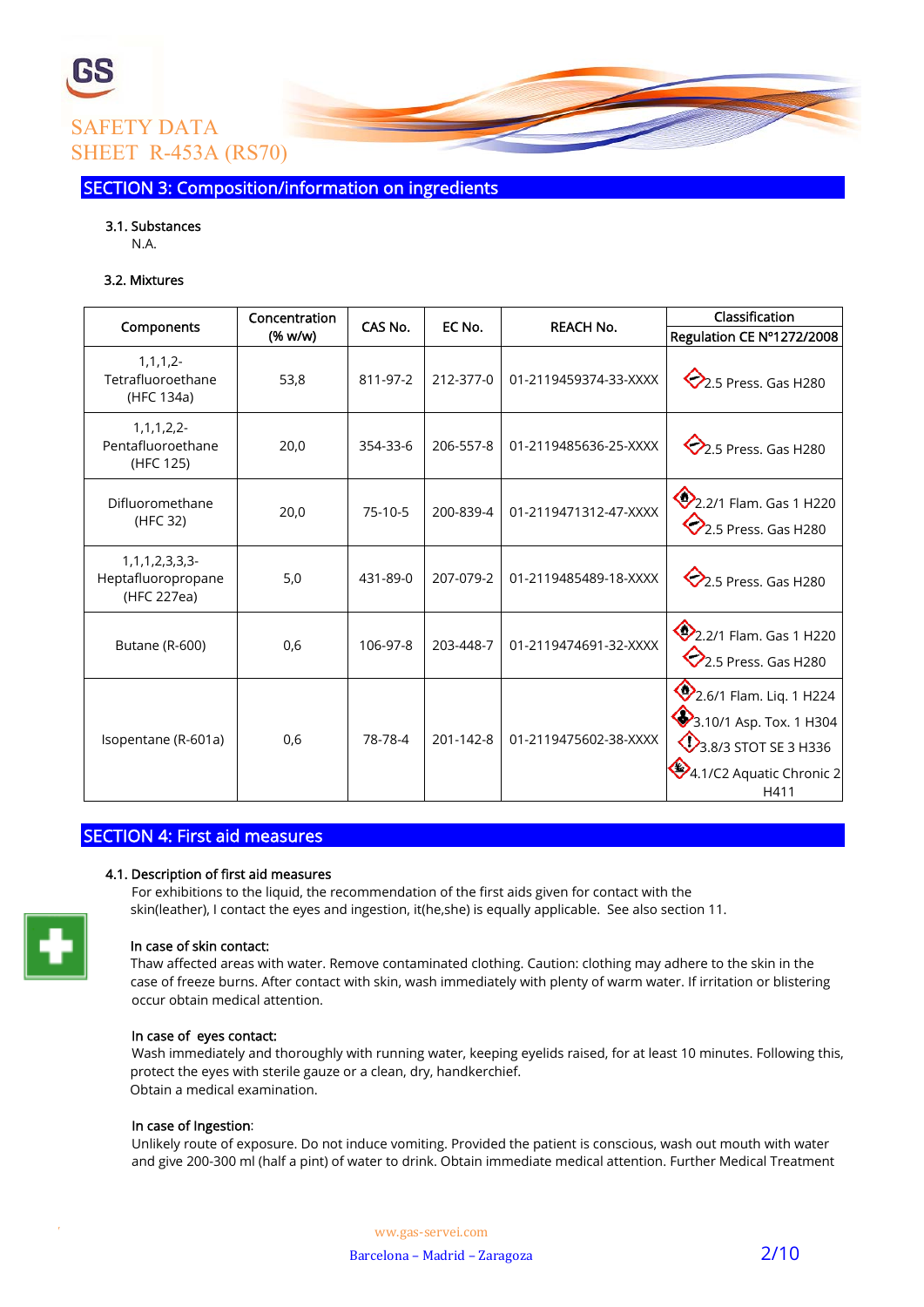

### In case of Inhalation:

 Move to fresh air. If breathing has stopped or is labored, give assisted respirations. Supplemental oxygen may be indicated. If the heart has stopped, trained personnel should begin cardiopulmonary resuscitation immediately. In case of shortness of breath, give oxygen.

Remove casualty to fresh air and keep warm and at rest.

### 4.2. Most important symptoms and effects, both acute and delayed

 The direct contact with the liquid can provoke freezings. May cause cardiac arrhythmia. Atmospheric very high concentrations can produce anaesthetic effects and it asphyxiates.

### 4.3. Indication of any immediate medical attention and special treatment needed

Treatment:

 Symptomatic treatment and therapy of support, as turn out to be indicated. After an exhibition there must be avoided the administration of adrenaline or other drugs simpatomiméticas similar, since one can produce a cardiac arrhythmia with a possible later heart failure.

### SECTION 5: Firefighting measures

### **Generally**

 This Cooling Gas is not inflammable in the air in normal conditions of temperature and pressure. Certain mixtures of cooling this one and air under pressure can turn out to be inflammable. The mixtures must be avoided of cooling this one and air under pressure.

 Certain mixtures HFC and chlorine can be inflammable or you reactivate in certain conditions. The thermal decomposition detaches very toxic and corrosive steams (fluoride of hydrogen) The packings can burst if they are overheated.

### 5.1. Extinguishing media

 Suitable extinguishing media: Water. Carbon dioxide (CO2). Extinguishing media which must not be used for safety reasons: None in particular.

### 5.2. Special hazards arising from the substance or mixture

 Exposure to combustion products may be a hazard to health. If the temperature rises there is danger of the vessels bursting due to the high vapor pressure. Hazardous combustion products: Hydrogen fluoride, carbonyl fluoride, carbon oxides, fluorine compounds.

5.3. Advice for fire-fighters

 Use suitable breathing apparatus . Fight fire remotely due to the risk of explosion. Collect contaminated fire extinguishing water separately. This must not be discharged into drains. Move undamaged containers from immediate hazard area if it can be done safely. Evacuate area.

### SECTION 6: Accidental release measures

### 6.1. Personal precautions, protective equipment and emergency procedures

 Ensure suitable personal protection (including respiratory protection) during removal of spillages. Evacuate personnel to safe areas. Avoid skin contact with leaking liquid (danger of frostbite). Ventilate the area.

See protective measures under point 7 and 8.

#### 6.2. Environmental precautions

Do not allow to enter into soil/subsoil. Do not allow to enter into surface water or drains.

W ww.gas-servei.com Barcelona – Madrid – Zaragoza 3/10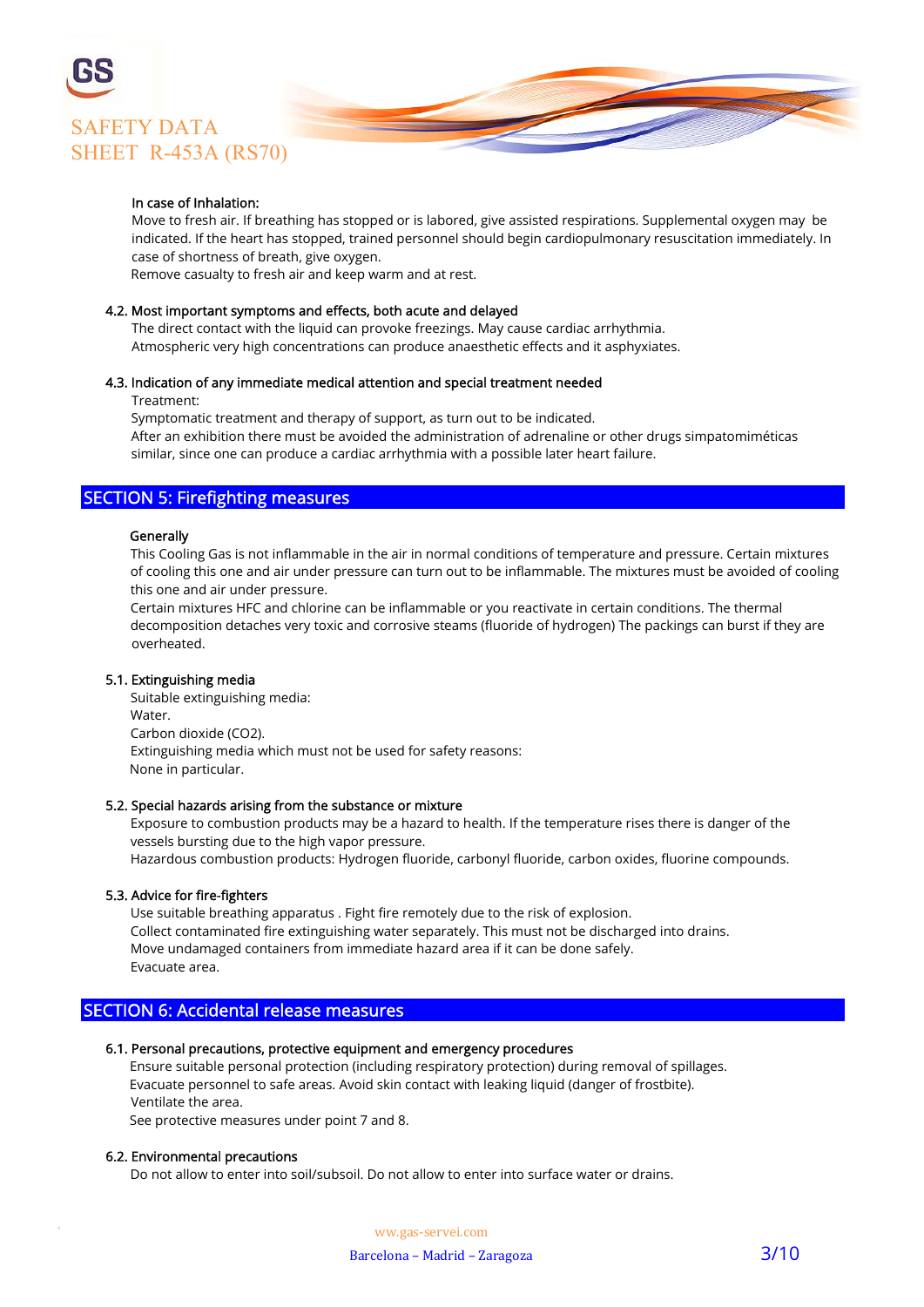

Retain contaminated washing water and dispose it.

 In case of gas escape or of entry into waterways, soil or drains, inform the responsible authorities. Suitable material for taking up: absorbing material, organic, sand

### 6.3. Methods and material for containment and cleaning up

Wash with plenty of water. Ventilate the area.

### 6.4. Reference to other sections

See also section 8 and 13

### SECTION 7: Handling and storage

#### 7.1. Precautions for safe handling

 Only experienced and properly instructed persons should handle liquefied gases liquids. Protect packges from physical damage; do not drag, roll, slide or drop.

 Avoid contact with skin and eyes, inhaltion of vapours and mists. Wash contaminated clothing before re-use. Do not eat or drink while working. See also section 8 for recomened protective equipment.

#### Avoid venting to atmosphere.

 Liquid refrigerant transfers between refrigerant containers and to and from systems can result in static generation.

 Ensure adequate earthing. Certain mixtures of HFCs and chlorine may be flammable or reactive under certain conditions.

 Care must be taken to mitigate the risk of developing high pressures in systems caused by a temperature rise when liquid is trapped between closed valves or in cases where containers have been overfilled.

#### 7.2. Conditions for safe storage, including any incompatibilities

 Keep away from heat and sources of ignition. Take precautionary measures against static discharges. Keep in a cool, well-ventilated place. Keep away from direct sunlight.

 Do not store with the following product types: Self-reactive substances and mixtures Organic peroxides Oxidizing agents Flammable liquids Flammable solids Pyrophoric liquids Pyrophoric solids Self-heating substances and mixtures Substances and mixtures, which in contact with water, emit flammable gases. Explosives Acutely toxic substances and mixtures Substances and mixtures with chronic toxicity

 Instructions as regards storage premises: Adequately ventilated premises.

#### Additional information on storage conditions:

 Do not allow the storage temperature to reach 50 ° C (122 ° F). Store in accordance with the particular national regulations.

### 7.3. Specific end use(s)

Subject to Member State regulations, applicable uses are: Refrigerant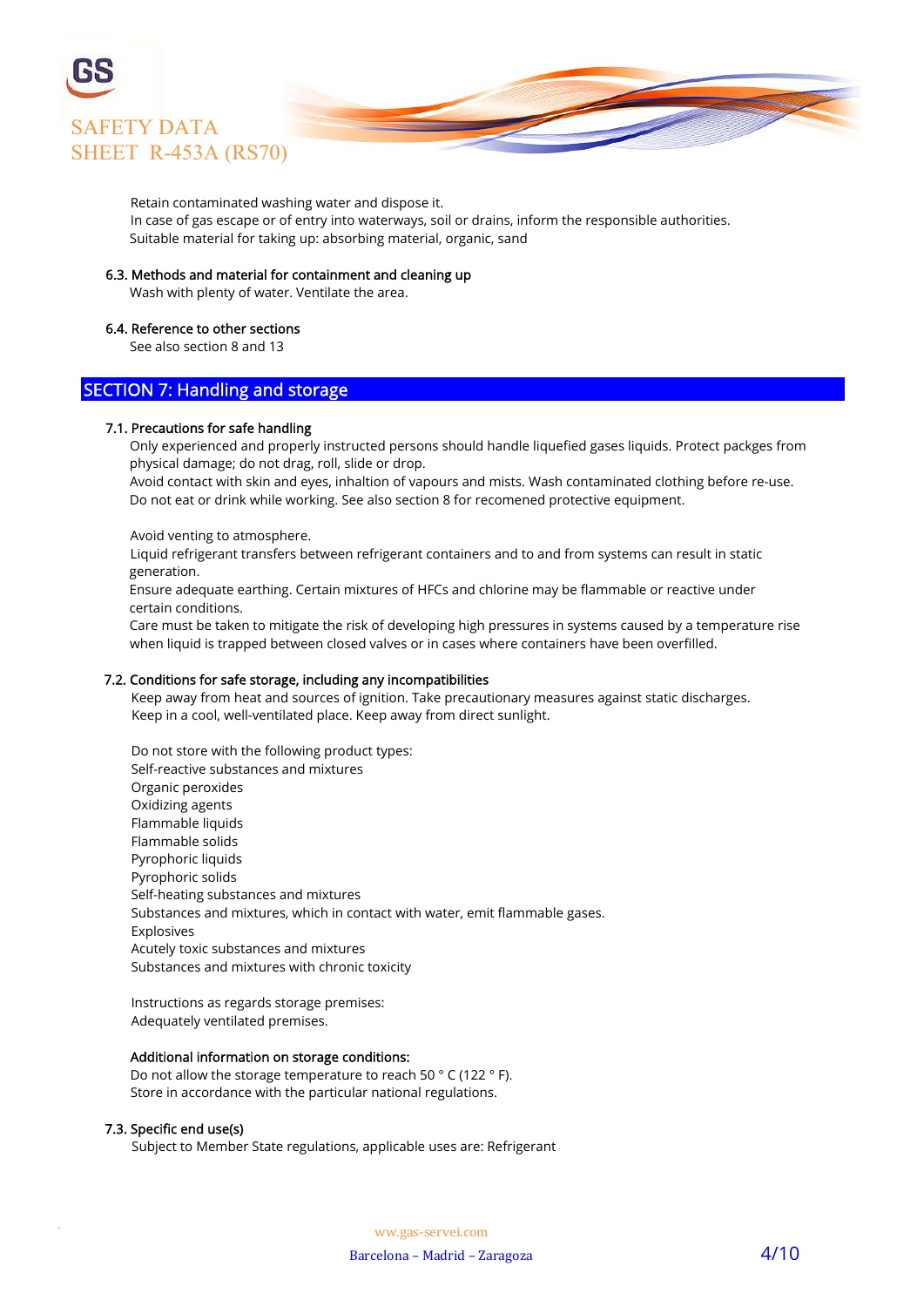

SECTION 8: Exposure controls/personal protection

### 8.1. Control parameters

| Occupational Exposure Limits                    | CAS       | VLA-ED<br>(8 h ppm) | VLA-ED<br>(8 h mg/m <sup>3</sup> ) | VI A-FC<br>(15m. ppm) | VLA-EC<br>(15m, g/m <sup>3</sup> ) | Note       |
|-------------------------------------------------|-----------|---------------------|------------------------------------|-----------------------|------------------------------------|------------|
| 1,1,1,2-Tetrafluoroethane (HFC 134a)            | 811-97-2  | 1000                | 4240                               |                       |                                    | <b>WEL</b> |
| 1,1,1,2,2-Pentafluoroethane (HFC 125)           | 354-33-6  | 1000                | 4900                               |                       |                                    | COM        |
| Difluoromethane (HFC 32)                        | $75-10-5$ | 1000                | 2200                               |                       |                                    | <b>COM</b> |
| 1,1,1,2,3,3,3-Heptafluoropropane<br>(HFC 227ea) | 431-89-0  | 1000                |                                    |                       |                                    | <b>COM</b> |
| Butane (R-600)                                  | 106-97-8  | 1000                |                                    |                       |                                    |            |
| Isopentane (R-601a)                             | 78-78-4   | 1000                |                                    |                       |                                    |            |

### 8.2. Exposure controls

### Eye protection:

Safety glasses recommended when handling containers.

### Protection for skin:

Safety shoes are recommended when handling containers.



### Protection for hands:

Sturdy work gloves are recommended for handling containers.

### Respiratory protection:

 Self contained breathing apparatus (SCBA) or positive pressure airline with mask are to be used in oxygen deficient atmosphere. Air purifying respirators will not provide protection. Users of breathing apparatus must be trained.

### Thermal Hazards:

Use gloves thermos insulating

### Environmental exposure controls:

Ensure adequate ventilation, especially in confined areas.

### SECTION 9: Physical and chemical properties

### 9.1. Information on basic physical and chemical properties

| Appearance and colour:            | Liquefied, colorless gas |
|-----------------------------------|--------------------------|
| Odour:                            | Fther like.              |
| Odour threshold:                  | No data available        |
| pH:                               | No data available        |
| Melting point / freezing point:   | No data available        |
| Initial boiling point and boiling |                          |
| range:                            | $-42.5^{\circ}C$         |
| Flammability (Solid/gas):         | Will not burn            |
| Upper/lower flammability or       |                          |
| explosive limits:                 | None.                    |
| Vapor density:                    | 35,82kg/m3 (20 °C)       |
| Flash point:                      | Non Flammable            |
| Evaporation rate:                 | Not applicable           |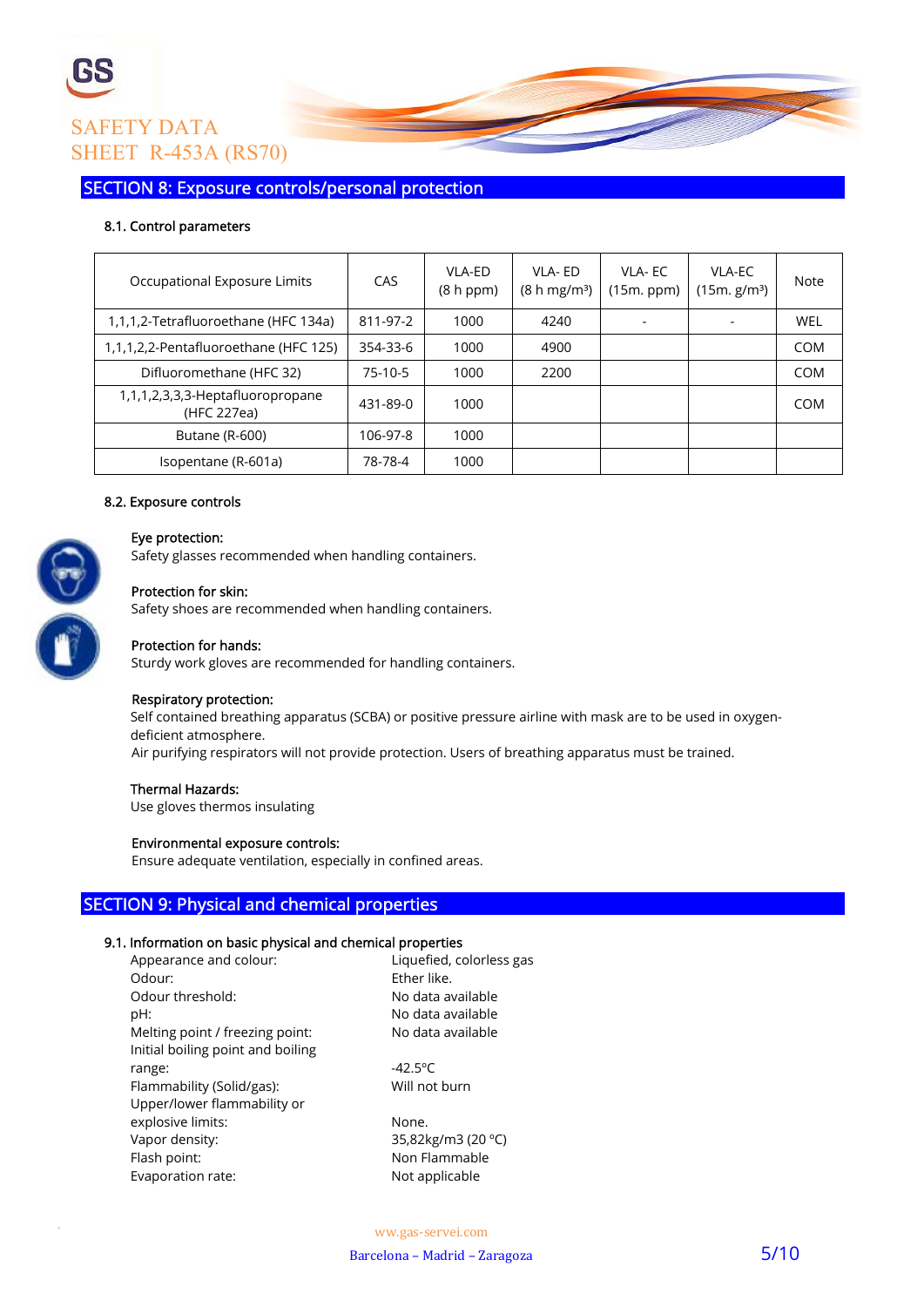

| Vapour pressure:           | 7,2 bar. (20 $^{\circ}$ C)                               |
|----------------------------|----------------------------------------------------------|
| Relative density:          | 1164kg/m3 (20 °C)                                        |
| Solubility in water:       | Insoluble                                                |
| Partition coefficient      |                                                          |
| (n-octanol/water):         | Not applicable                                           |
| Auto-ignition temperature: | No data available                                        |
| Decomposition temperature: | Not applicable                                           |
| Viscosity:                 | Not applicable                                           |
| Explosive properties:      | Not explosive                                            |
| Oxidizing properties:      | The substance or mixture is not classified as oxidizing. |
| 9.2. Other information     |                                                          |
| Miscibility:               | Not applicable                                           |
| $F = F = F = 1.$           | الملحد المتمرس للمرارى                                   |

Fat Solubility: Not applicable Conductivity: Not applicable Substance Groups relevant properties and a non-terminal properties and a non-terminal properties and a non- Critical temperature: 87,5 ºC Critical Pressure: 45,7 bar

### SECTION 10: Stability and reactivity

### 10.1. Reactivity

Stable under normal conditions

### 10.2. Chemical stability

Stable under normal conditions

### 10.3. Possibility of hazardous reactions

 Certain mixtures of HFCs and chlorine may be flammable or reactive under certain conditions. Can react with strong oxidizing agents.

### 10.4. Conditions to avoid

Heat, flames and sparks.

### 10.5. Incompatible materials

 Finely divided metals , magnesium and alloys containing more than 2% magnesium . Can react violently if in contact with alkali metals and alkaline earth metals - sodium , potassium , barium. Oxidizing agents.

### 10.6. Hazardous decomposition products

Hydrogen fluoride by thermal decomposition and hydrolysis.

### SECTION 11: Toxicological information

### 11.1. Information on toxicological effects

### Inhalation

| 1,1,1,2-Tetrafluoroethane (HFC 134a) : | LC 50 / 4h / rat: > 350,000 ppm |
|----------------------------------------|---------------------------------|
| Pentafluoroethane (HFC 125):           | LC 50 / 4h / rat: > 769,000 ppm |
| HFC 32:                                | LC 50 / 4h / rat: > 520,000 ppm |
| <b>HFC 227ea:</b>                      | LC 50 / 4h / rat: > 800,000 ppm |
| N-Butane:                              | LC 50 / 4h / rat: > 272,000 ppm |
| Isopentane:                            | LC 50 / 4h / rat: > 434,590 ppm |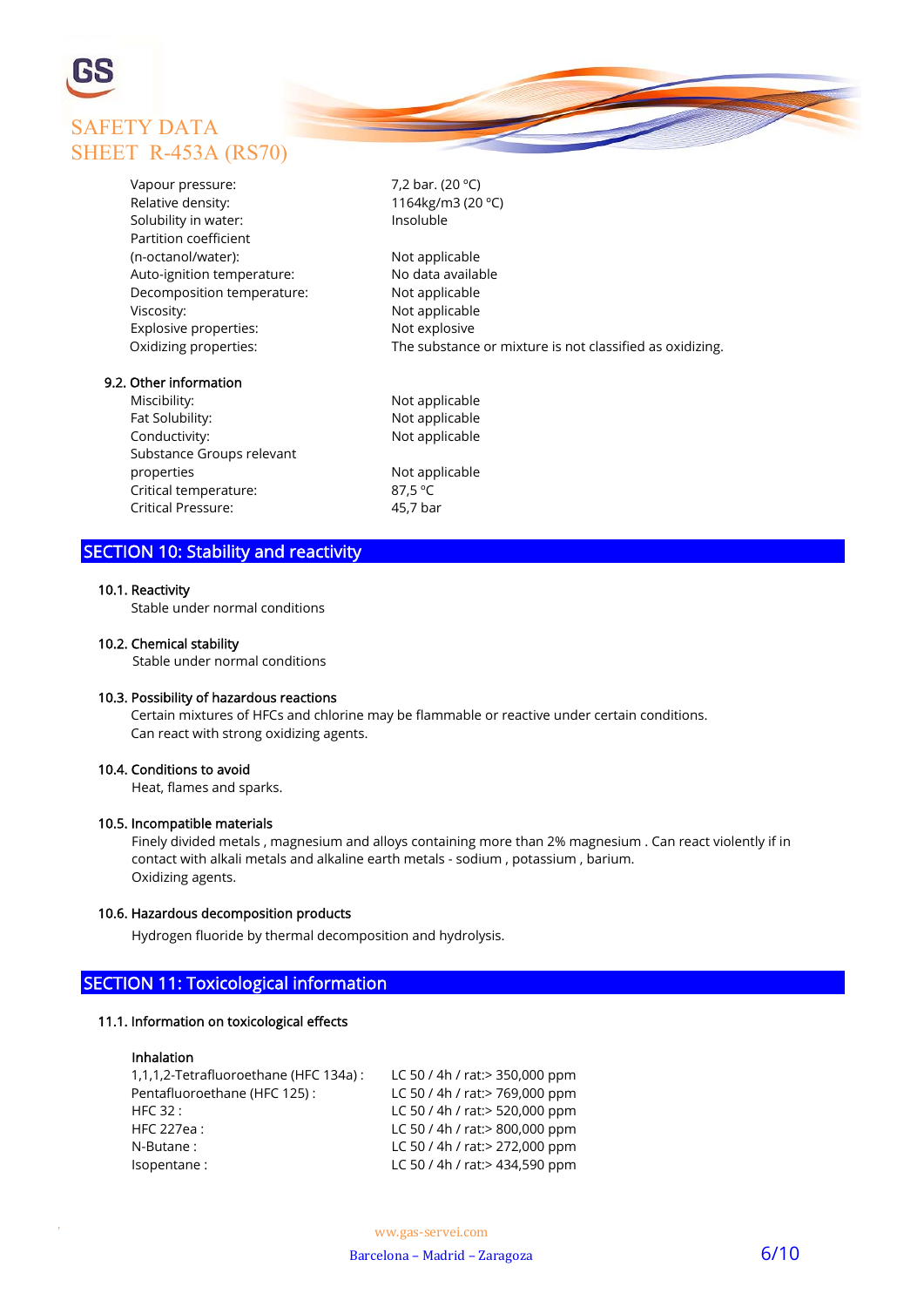

 High exposures may cause an abnormal heart rhythm and prove suddenly fatal. Very high atmospheric concentrations may cause anaesthetic effects and asphyxiation.

### Skin contact

Liquid splashes or spray may cause freeze burns. Unlikely to be hazardous by skin absorption.

#### Eyes contact

Liquid splashes or spray may cause freeze burns.

### Ingestion

Highly unlikely - but should this occur freeze burns will result.

### Germ cell mutagenicity

Not classified based on available information.

### Carcinogenicity

Not classified based on available information.

#### Reproductive toxicity

Not classified based on available information.

### STOT - single exposure

Not classified based on available information.

#### STOT - repeated exposure

Not classified based on available information.

### Long-term exhibition

 HFC 125 : An inhalation study in animals has shown that repeated exposures produce no significant effects (50000ppm in rats).

 HFC 32 : Une étude par inhalation sur des animaux a montré que des expositions répétées n'ont aucun effet significatif (49500ppm sur les rats).

 HFC 134a : A lifetime inhalation study in rats has shown that exposure to 50000ppm resulted in benign tumours of the testis. The increased tumour incidence was observed only after prolonged exposure to high levels, and is considered not to be of relevance to humans occupationally exposed to HFC 134a at or below the occupational exposure limit.

### SECTION 12: Ecological information

#### 12.1. Toxicity

Adopt good working practices, so that the product is not released into the environment.

#### Acute toxicity:

| HFC 134a:         | LC 50 / 96h / Rainbow trout: 450 mg / l   |
|-------------------|-------------------------------------------|
| HFC 134a:         | EC 50 / 48h / Daphnia: 980 mg / l         |
| HFC 125:          | LC 50 / 96h / Rainbow trout: 450 mg / l   |
| HFC 125:          | EC 50 / 48h / Daphnia: 980 mg / l         |
| <b>HFC 32:</b>    | LC 50 / 96h / Fish: 1507 mg / l           |
| <b>HFC 32:</b>    | EC 50 / 48h / Daphnia: 652 mg / l         |
| <b>HFC 227ea:</b> | LC 50 / 96h / Rainbow trout: >81,8 mg / l |
| HFC 227ea:        | EC 50 / 48h / Daphnia: >200 mg / l        |

### 12.2. Persistence and degradability

Ozone Destruction Potential (ODP): 0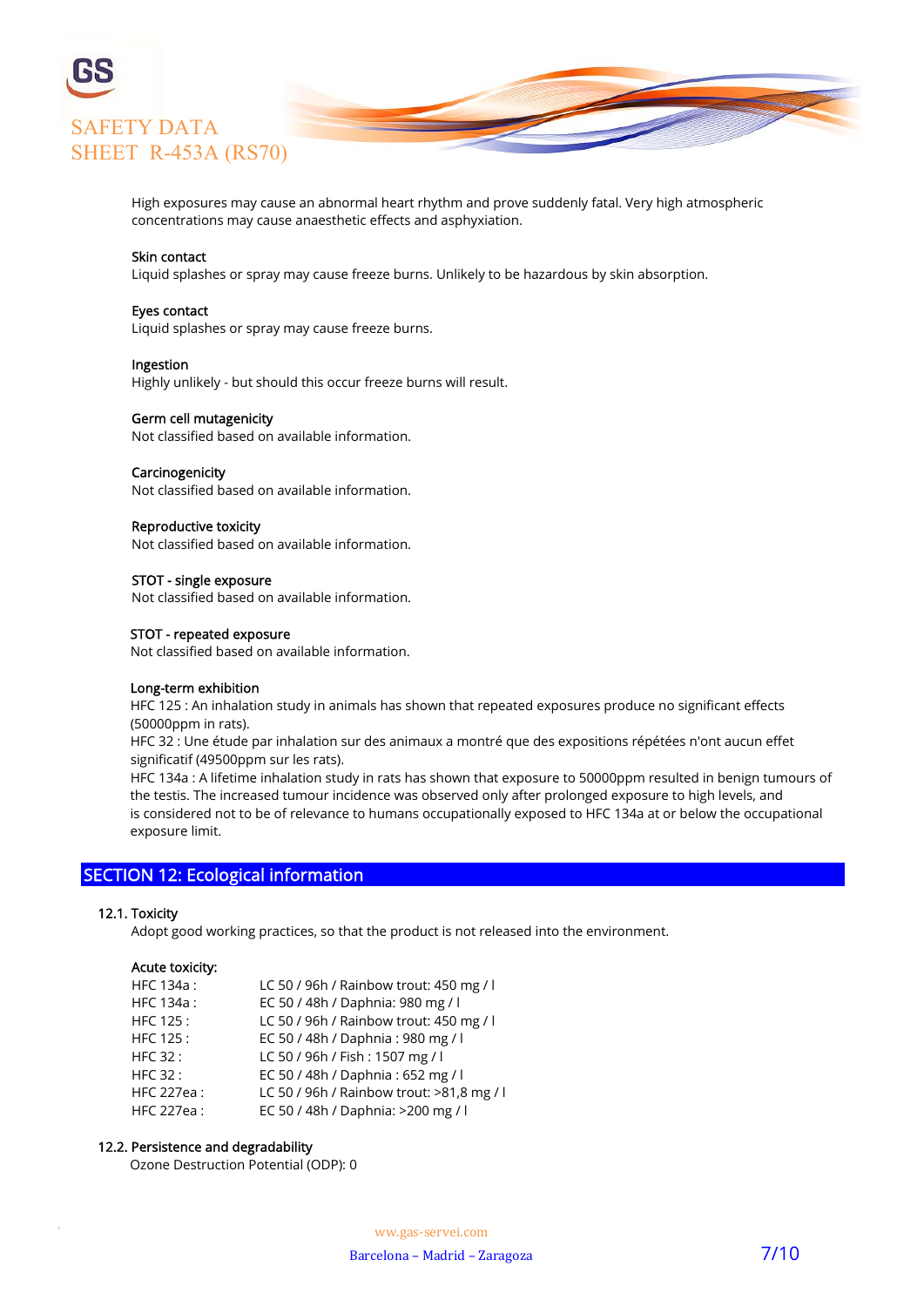

 Global Warming Potential (GWP): 1765 (relative to the value 1 of the carbon dioxide in 100 years) according to IPPCC-AR4/CIE (Fourth Assessment Report of the Intergovernmental Panel on Climate Change) -2007.

### Components:

 HFC 125: 29 years HFC 134a: 14 years HFC 32 : 4,9 years HFC 227ea : 34,2 years N-Butane: approx. 10 years Isopentane: approx. 10 years

### 12.3. Bioaccumulative potential

No data available

### 12.4. Mobility in soil

No data available

### 12.5. Results of PBT and vPvB assessment

vPvB Substances: None - PBT Substances: None

### 12.6. Other adverse effects

None

### Other information

The product contains fluorinated greenhouse gases covered by the Kyoto Protocol.

### SECTION 13: Disposal considerations

### 13.1. Waste treatment methods

 Recover and recycle if possible. Empty pressure vessels should be returned to the supplier. Operate in accordance with current local and national regulations.

| <b>SECTION 14: Transport information</b> |                                                            |
|------------------------------------------|------------------------------------------------------------|
| 14.1. UN number                          |                                                            |
| ADR-UN number:                           | 1078                                                       |
| IATA-Un number:                          | 1078                                                       |
| IMDG-Un number:                          | 1078                                                       |
| 14.2. UN proper shipping name            |                                                            |
| ADR-Shipping Name:                       | REFRIGERANT GAS, N.O.S R-453A (RS-70)                      |
|                                          | (1,1,1,2-TETRAFLUOROETHANE / 1,1,1,2,2-PENTAFLUOROETHANE / |
|                                          | DIFLUOROMETHANE/1,1,1,2,3,3,3-HEPTAFLUOROPROPANE/          |
|                                          | N-BUTANE/ISOPENTANE)                                       |
| IATA-Technical name:                     | REFRIGERANT GAS, N.O.S R-453A (RS-70)                      |
|                                          | (1,1,1,2-TETRAFLUOROETHANE / 1,1,1,2,2-PENTAFLUOROETHANE / |
|                                          | DIFLUOROMETHANE/1,1,1,2,3,3,3-HEPTAFLUOROPROPANE/          |
|                                          | N-BUTANE/ISOPENTANE)                                       |
| IMDG-Technical name:                     | REFRIGERANT GAS, N.O.S R-453A (RS-70)                      |
|                                          | (1,1,1,2-TETRAFLUOROETHANE / 1,1,1,2,2-PENTAFLUOROETHANE / |
|                                          | DIFLUOROMETHANE/1,1,1,2,3,3,3-HEPTAFLUOROPROPANE/          |
|                                          | N-BUTANE/ISOPENTANE)                                       |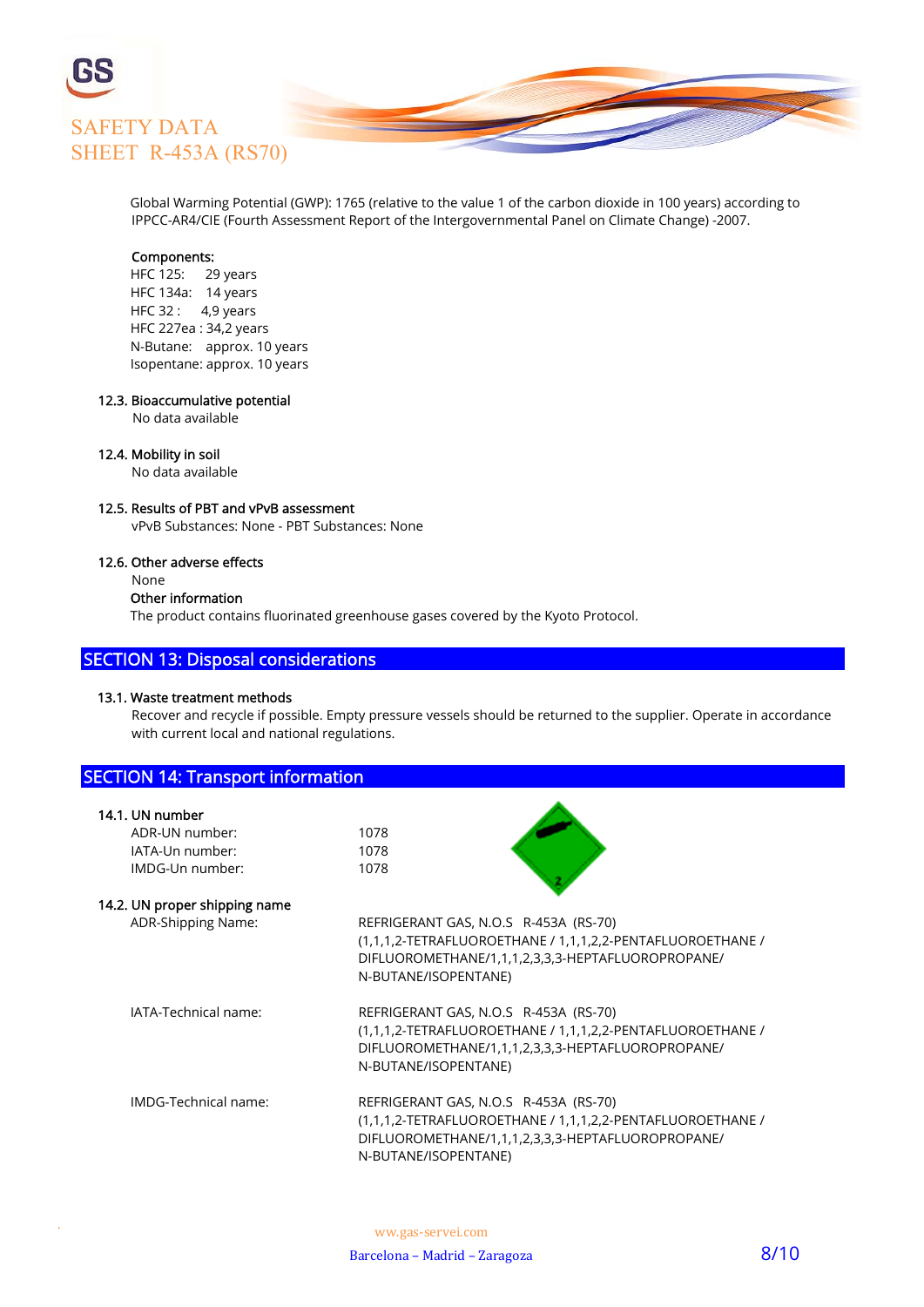## SAFETY DATA SHEET R-453A (RS70)

### 14.3. Transport hazard class(es)

| ADR-Class:                                       | $\mathcal{P}$  |
|--------------------------------------------------|----------------|
| ADR-Label:                                       | 2.2            |
| ADR-Upper number:                                | 20             |
| IATA-Class:                                      | 2.2            |
| IATA-Label:                                      | 2.2            |
| IMDG-Class:                                      | 2.2            |
| IMDG-Label:                                      | 2.2            |
| 14.4. Packing Group                              | Not applicable |
| 14.5. Environmental hazards<br>Marine pollutant: | No             |
| 14.6. Special Precautions for User               | No aplicable   |

### 14.7. Transport in bulk according to Annex II of MARPOL 73/78 and the IBC Code

Not applicable for product as supplied.

### SECTION 15: Regulatory information

### 15.1. Safety, health and environmental regulations/legislation specific for the substance or mixture

 Regulation EC n.1272/2008 (CLP) and Regulation (EU) n. 2015/830 which replaces Annex II of the Regulation 1907/2006.

This Safety Data Sheet has been prepared in accordance with the current European Directives.

### Special restrictions

 The fluorinated greenhouse gas R-453A (RS-70) may be supplied in returnable containers (drums/cylinders). The Container contains fluorinated greenhouse gases covered by the Kyoto Protocol. The fluorinated greenhouse gases In containers may not be vented to the atmosphere.

 Regulation (EC) No. 517/214 of the European Parliament and of the Council on certain fluorinated greenhouse gases that repeals Regulation 842/2006

### 15.2. Chemical Safety Assessment

A chemical safety assessment has not been conducted for this product.

### SECTION 16: Other information

Text of phrases referred to under heading 3:

H220 Extremely flammable gas.

H280 Contains gas under pressure; may explode if heated.

Safety data sheet revised on 30.10.2019 in accordance with Regulation (EU) No. 2015/830

Changes in section: 1,3,7,8,15 and 16.

 The information contained herein is based on our state of knowledge at the above-specified date. It refers solely to the product indicated and constitutes no guarantee of particular quality.

 It is the duty of the user to ensure that this information is appropriate and complete with respect to the specific use intended.

This MSDS cancels and replaces any preceding release.

 The enumeration of the risks, legal, regulation and administrative texts they are not exhaustive, since responsible only one will correspond(fit) to the addressee or user of the product to be sent to the official regulations of storage, manipulation and utilization of these products.

W ww.gas-servei.com